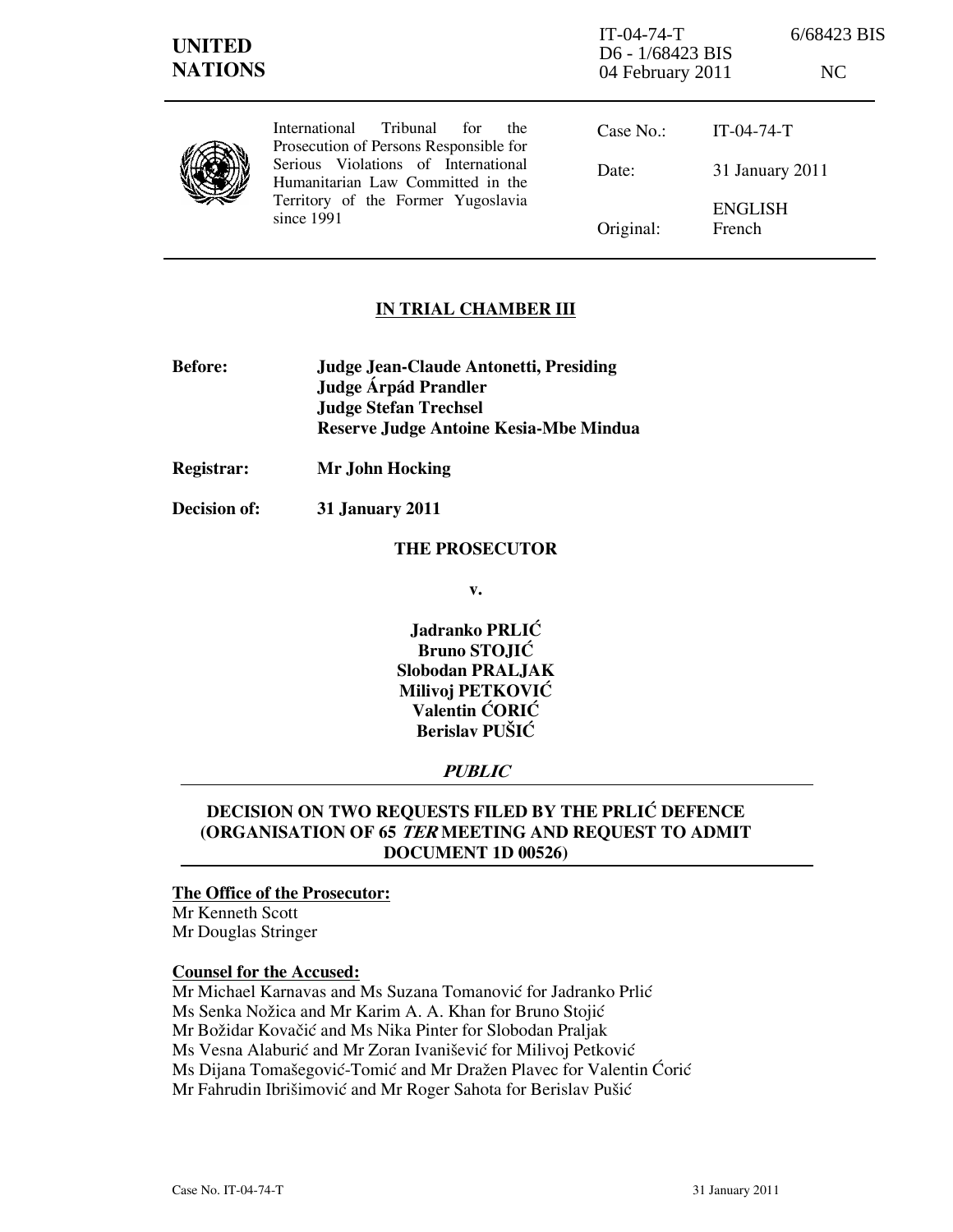TRIAL CHAMBER III ("Chamber") of the International Tribunal for the Prosecution of Persons Responsible for Serious Violations of International Humanitarian Law Committed in the Territory of the Former Yugoslavia since 1991 ("Tribunal"),

**SEIZED** of "Jadranko Prlić's Request for a Rule 65 ter (D) Meeting Prior to the Closing Arguments", filed as a public document by Counsel for the Accused Jadranko Prlic ("Prlic Defence") on 26 January 2011 ("Request for a 65 ter Meeting"), in which the Prlić Defence respectfully requests the Chamber to organise, pursuant to Rule 65 ter (D) of the Rules of Procedure and Evidence ("Rules"),<sup>1</sup> a meeting prior to the closing arguments that will commence as of 7 February 2011, $^{2}$ 

SEIZED also of "Jadranko Prlić's Request for Admission of Exhibit 1D 00526", filed as a public document by the Prlić Defence on 26 January 2011 and accompanied by a confidential annex ("Request for Admission of Exhibit 1D 00526"), in which the Prli} Defence respectfully requests the Chamber to admit document 1D 00526 into evidence. $3$ 

NOTING the "Prosecution Response to Jadranko Prlić's Request for Admission of Exhibit 1D 00526 & Motion for Additional Time for Closing Arguments", filed as a public document by the Office of the Prosecutor ("Prosecution") on 28 January 2011 ("Response"), in which the Prosecution respectfully requests the Chamber to deny the Request for Admission of Exhibit 1D 00526,<sup>4</sup>

CONSIDERING that in an email dated 26 January 2011, the Prosecution informed the Chamber that it did not intend to file a response to the Request for a 65 ter Meeting,

**CONSIDERING** that in support of the Request for a 65 ter Meeting, the Prlic Defence argues that it is necessary to organise a meeting prior to the closing

 $\overline{a}$ 

<sup>1</sup> Request for a 65 ter Meeting, p. 2.

<sup>&</sup>lt;sup>2</sup> See in this sense "Third Amended Scheduling Order (Final Briefs, Closing Arguments for the Prosecution and the Defence)", public, 4 January 2011, ("Order of 4 January 2011"), p. 4.  $\frac{3}{2}$  Becuret for Admission of Erkikit 1D 00526 n. 5.

Request for Admission of Exhibit 1D 00526, p. 5.

<sup>4</sup> Response, para. 1.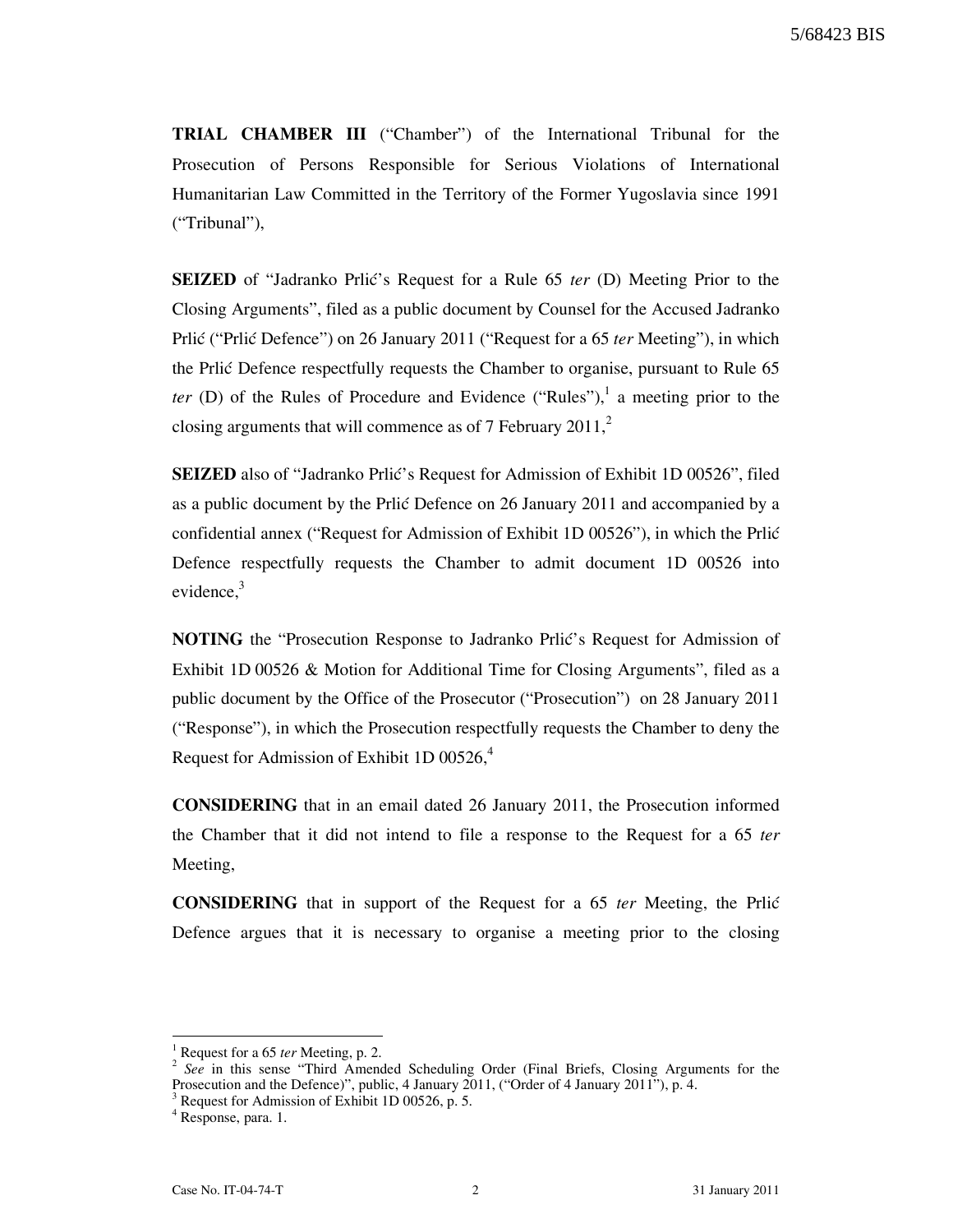4/68423 BIS

arguments, under the aegis of the Senior Legal Officer, in order to agree on the technical modalities of presenting the oral arguments, $5$ 

CONSIDERING that the Prli} Defence argues that leaving certain procedural questions unsolved risks having these questions raised in court, which will inevitably cause delays and interfere with the proper conduct of the proceedings,<sup>6</sup>

CONSIDERING that the Prli} Defence raises in particular that it would be appropriate to resolve certain issues such as the recording of the use of time in case of questions from the Bench, the procedure if possible objections are raised by the parties and the possibility to move into closed session when citing the names of protected witnesses,<sup>7</sup>

CONSIDERING that, in relation to the Request for Admission of Exhibit 1D 00526, the Prlic Defence submits that its request is justified insofar as  $(1)$  it had always believed that Exhibit 1D 00526, which concerns an excerpt from the Owen-Stoltenberg Plan, had been admitted and that this exhibit was discussed with numerous witnesses in court,  $9(2)$  no reasoned decision was issued by the Chamber in relation to this document<sup>10</sup> and (3) it is appropriate, for the sake of clarity and in the interests of justice, to admit Exhibit 1D 00526, which is practically identical to Exhibit 1D 01778 already admitted into evidence, since both were presented to different witnesses,<sup>11</sup>

CONSIDERING that the Prli} Defence also submits that Exhibit 1D 00526 presents *prima facie* guarantees of relevance and probative value,  $12$ 

CONSIDERING that in the Response, the Prosecution argues that irrespective of the reasons argued by the Prlic Defence in support of the Request for Admission of

 $\overline{a}$ 

<sup>5</sup> Request for a 65 ter Meeting, paras 1 and 2.

<sup>&</sup>lt;sup>6</sup> Request for 65 ter Meeting, para. 3

<sup>&</sup>lt;sup>7</sup> Request for 65 ter Meeting, para. 2.

 $\frac{8}{9}$  Request for Admission of Exhibit 1D 00526, para. 9.

Request for Admission of Exhibit 1D 00526, para. 9; See also confidential annex to the Request for Admission of Exhibit 1D 00526 for a list of witnesses presented with Exhibit 1D 00526.

Request for Admission of Exhibit 1D 00526, paras 7 and 8.

<sup>&</sup>lt;sup>11</sup> Request for Admission of Exhibit 1D 00526, para. 11.

<sup>&</sup>lt;sup>12</sup> Request for Admission of Exhibit 1D 00526, para. 11.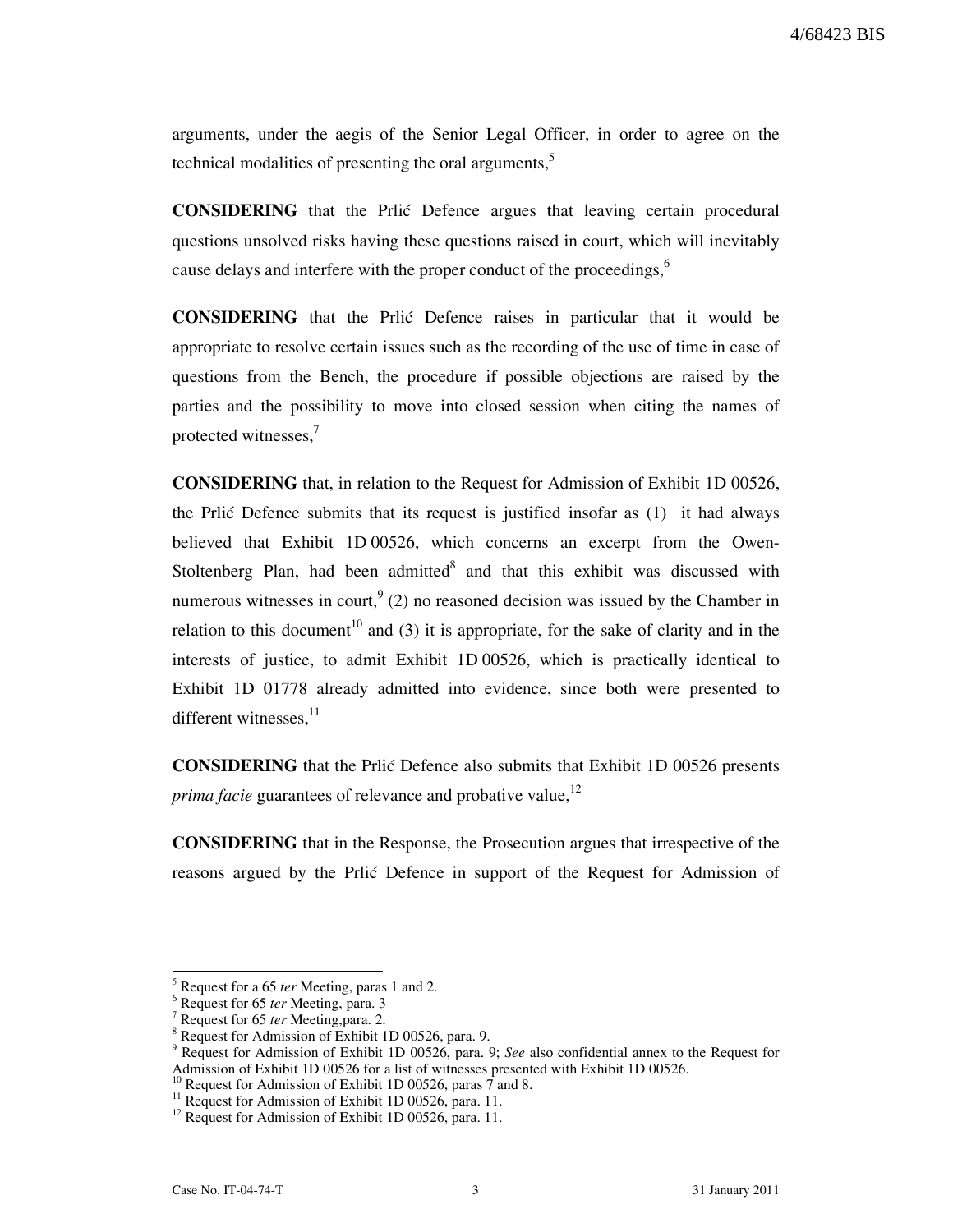Exhibit 1D 00526, it is late as the final trial briefs have already been filed and the closing arguments are imminent.<sup>13</sup>

CONSIDERING firstly that, in respect to the Request for a 65 ter Meeting, the Chamber recalls that the rules on the closing arguments were established by the Chamber's orders on the organisation of the presentation of the closing arguments;<sup>14</sup> that in this respect, the Chamber recalls that the Prlić Defence will have 5 hours to respond to the Prosecution's closing arguments, during which time it may raise any possible objections; for all intents and purposes, the Chamber recalls to the parties that it will not receive their objections during the closing arguments,

CONSIDERING that with reference to the issues regarding the recording of the use of time or the use of pseudonyms to refer to protected witnesses in public sessions, the Chamber recalls that the rules and practice established in the present case on these two issues will apply *mutatis mutandis* to the closing arguments,<sup>15</sup>

CONSIDERING that the Chamber notes furthermore that the Prlić Defence merely provides a few examples to show the need to organise a Rule 65 ter Meeting without further clarifying its request regarding problems that may arise during hearings and that were not dealt with in the orders on the organisation of closing arguments,<sup>16</sup>

CONSIDERING, consequently, that the Chamber deems that the Prli} Defence failed to provide any facts to justify the organisation of a meeting prior to the closing arguments,

 $\overline{\phantom{a}}$ 

<sup>&</sup>lt;sup>13</sup> Response, para. 2.

<sup>&</sup>lt;sup>14</sup> "Scheduling Order (Final Briefs, Closing Arguments for the Prosecution and the Defence"), rendered by the Chamber as a public document on 1 November 2010; "Amended Scheduling Order (Final Trial Briefs, Closing Arguments for the Prosecution and the Defence)", rendered as a public document by the Chamber on 22 November 2010, ("Order of 22 November 2010"); see also "Second Amended Scheduling Order (Final Briefs, Closing Arguments for the Prosecution and Defence)", rendered as a public document by the Chamber on 6 December 2010 and the Order of 4 January 2011.

See in regard to decisions concerning the recording of the use of time during hearings: "Decision on the Principles for Recording the Use of Time During Hearings", rendered as a public document by the Chamber on 13 July 2006; Decision of 24 April 2008 and "Revised Version of the Decision Adopting Guidelines on Conduct of Trial Proceedings", rendered as a public document by the Chamber on 28 April 2006; in regard to the recording of the use of time by the Chamber to ask questions, see "Oral Decision for Clarification by the Chamber with Respect to Timekeeping at the Hearing", rendered in public session by the Chamber on 9 July 2008, French Transcript ("T(F)"), pp. 30415 et 30416.

<sup>&</sup>lt;sup>16</sup> See in this sense the Order of 22 November 2010, p. 11, in which the Chamber specified that it authorises the Accused to speak, if they so wish, for up to 30 minutes and that this time shall be included in the five hours extended to each Defence team. In this same order the Chamber specified that if the Accused did not wish to say anything, this time may be given back to their Counsel. Finally,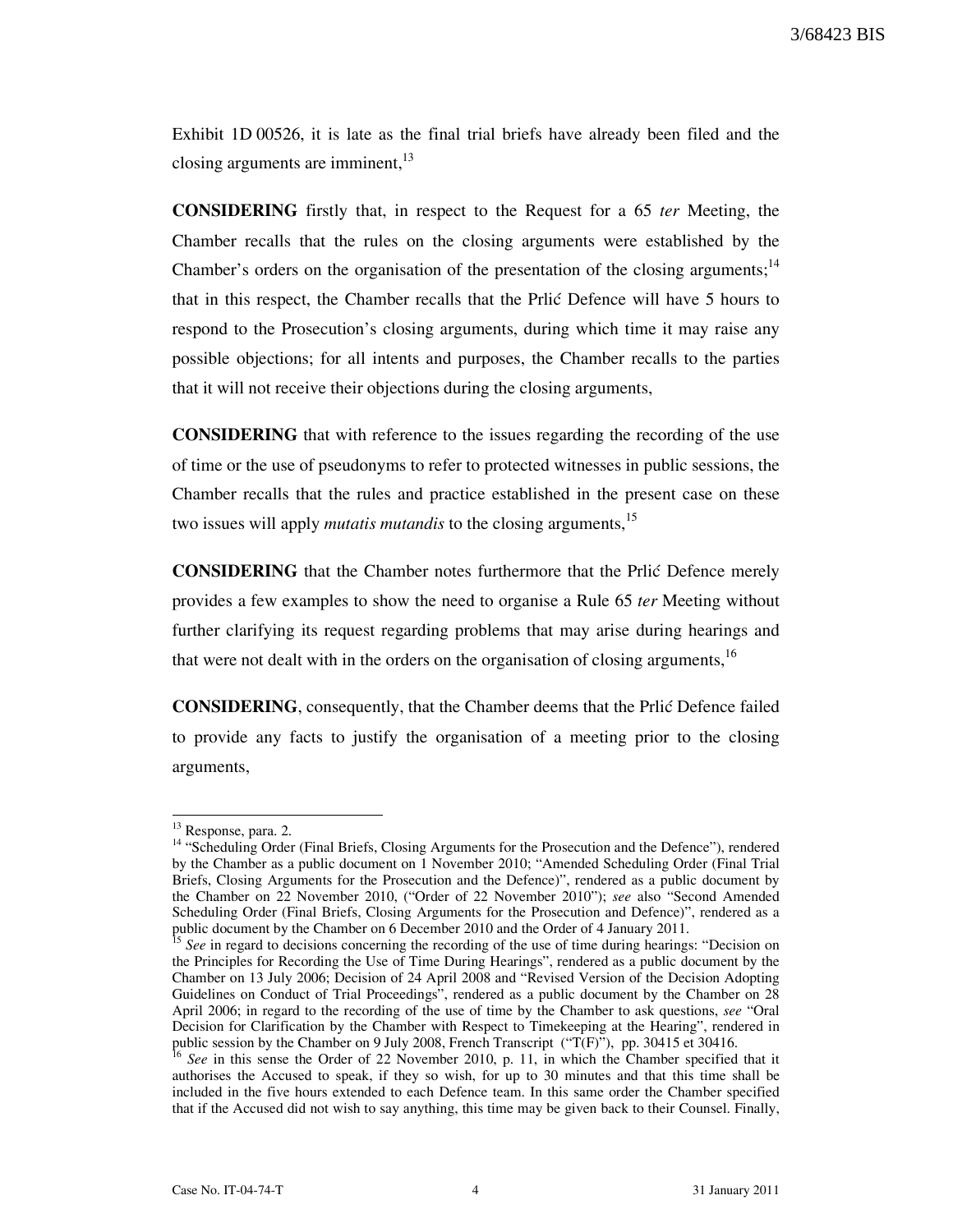CONSIDERING that the Chamber decides, therefore, to deny the Request for a 65 ter Meeting but nevertheless invites the Prlić Defence and the other parties, if needed, to send by email any questions concerning practical matters they wish answered to the Chamber's legal officers,

CONSIDERING, secondly, that in respect to the Request for the Admission of Exhibit 1D 00526, the Chamber recalls that this exhibit, presented for the first time to Witness Josip Manolić during the hearing of 5 July 2006,<sup>17</sup> was not requested for admission in writing by any of the parties even though the Chamber had formally invited them to do so, $^{18}$ 

CONSIDERING that by the "Order to Admit Evidence Relative to Witness Josip Manolić", rendered as a public document by the Chamber on 28 September 2006 ("Order of 28 September 2006"), the Chamber nevertheless proceeded with an assessment of all the exhibits put to Witness Josip Manolić, including Exhibit 1D 00526 which had not been requested for admission, and decided to admit only those exhibits mentioned in the annex to the said Order (on which Exhibit 1D 00526 did not appear) that were put to Witness Josip Manolić and presented sufficient indicia of relevance, probative value and reliability,  $19$ 

CONSIDERING that Exhibit 1D 00526 was not therefore admitted into evidence by the Order of 28 September 2006 and that the said Order is unambiguous in its meaning, all the more so because the Prlić Defence had never filed a request for clarification or reconsideration of the said Order,

CONSIDERING, furthermore, that the Chamber notes, in the manner of the Prli} Defence, that Exhibit 1D 00526 had been put to other witnesses on several occasion and by several parties during the trial without ever having been requested for admission.<sup>20</sup>

 $\overline{a}$ 

in this same order, the Chamber specified that the time afforded to one Defence team may not be given to another Defence team.

Hearing of 5 July 2006, T(F), p. 4612.

<sup>&</sup>lt;sup>18</sup> "Oral Decision on the Admission of Exhibits in the Testimony of Josip Manolic", rendered by the Chamber during the public hearing on 22 August 2006, T(F), pp. 5256 and 5257: "The Chamber invites the party to file in writing before the  $30<sup>th</sup>$  of August the list of exhibits submitted to the witness Manolić that the parties would like to see admitted".

<sup>19</sup> Order of 28 September 2006, pp. 3-5.

 $20$  See confidential annex to the Request for Admission of Exhibit 1D 00526.